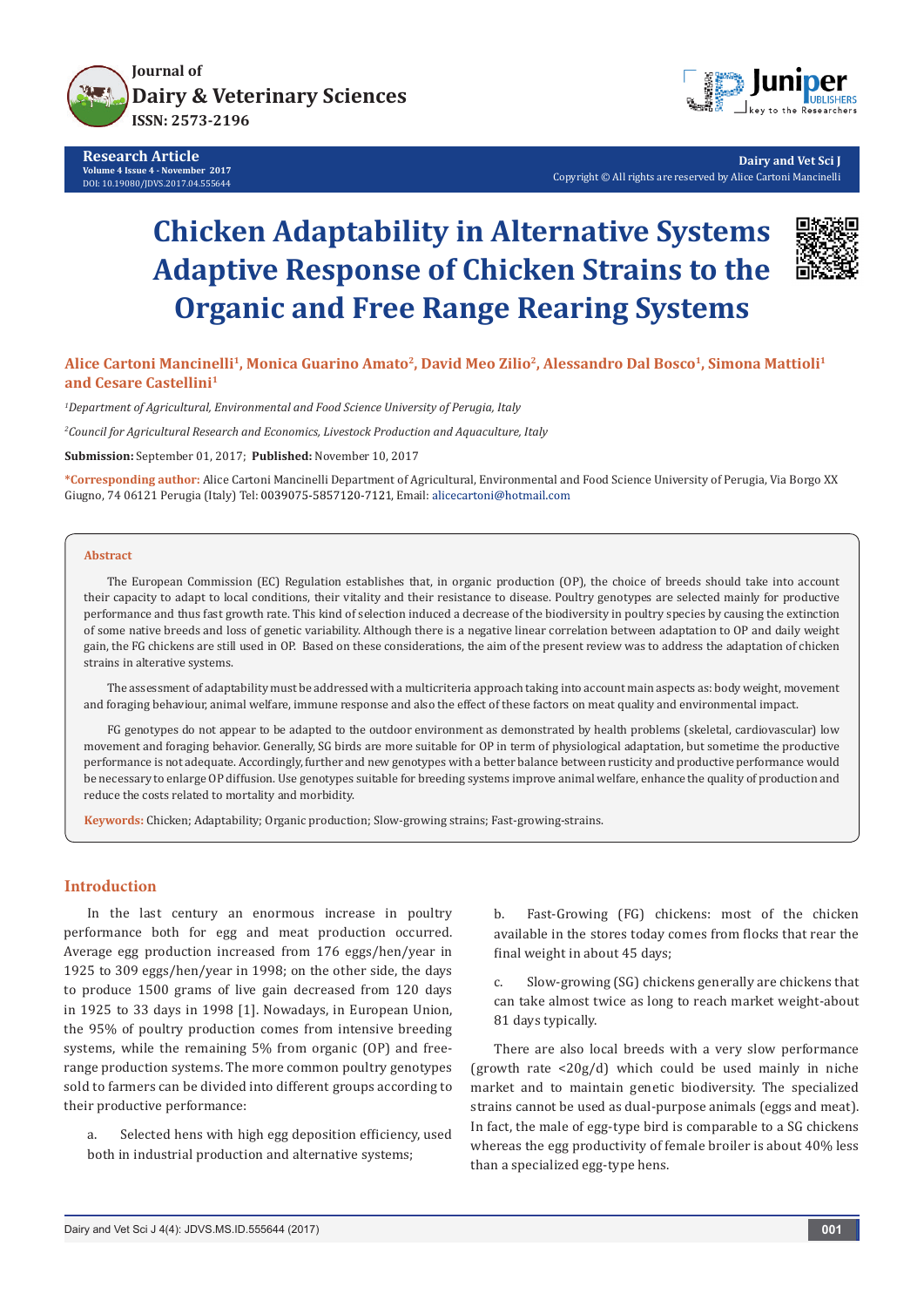The Article 12 of Regulation (EC) n. 889/2008 suggests that in organic livestock productions the choice of breeds should take into account their capacity to adapt to local conditions, their vitality and their resistance to disease. However, since the same regulation does not indicate the specific genotypes to use, often the farmer's choice is based only on productivity, so the most common animals used in organic systems are FG strains.

It is well known that FG chickens are not suitable to be reared in alternative systems where slaughtering age and use of outdoor run play an important role. In organic production a minimum slaughtering age is required (81 days). FG chichens, while having high performance, show a high level of mortality and poor health as demonstrated skeletal, muscular and cardiovascular problems; therefore, these chickens are not suitable for organic production. On the other hand, many SG chickens are not competitive as meat-type birds [2].

In this context, the best equilibrium among animal welfare, adaptability to extensive environment, biodiversity and productive performance should be found. In the last years, the increasing demand (still growing) for organic chickens can be an opportunity to develop new breeding techniques and the chicken strains more adapted to OP. The adaptation of chicken strains to alternative breeding systems must consider the following characteristics:

- 1. Productive performance (body weight and balance between different body parts);
- 2. Welfare and animal behaviour (movement, foraging);

3. Oxidative status, native immunity, blood parameters and use of pasture;

- 4. Product quality;
- 5. Environmental impact.

This review addresses the main traits that make a poultry genotype suitable for the extensive system and shows their close relationship.

# **Productive performance (body weight and balance between different body parts)**

The main factors influencing the final body weight are the daily gain, in turn depending on feed consumption, feed efficiency and fat metabolism. Genetic selection has focused mainly on achieving commercial weight as soon as possible and on increasing breast weight, that is the more valuable muscle [3]. FG genotypes respond to that goal, so they are massively used in meat production. High productivity has a negative correlation on important traits such as animal welfare and meat quality and caused several issues [1]:

1. Fast-growth and feed conversion negative affect the lean/fat tissue ratio;

2. Efficiency of growth and feed conversion caused metabolic disorders; e.g. fast growth worse animal welfare and immune response.

3. Heavy breast weight causes a skeletal unbalance with severe effect on the stability of body and movement.

Body weight can be considered as an aggregate selection index of all the body components. Weight gain at a fixed age is mainly due to increased feed conversion efficiency, according to the "resource allocation" theory [4] most of the dietary energy is used in FG broilers for improving productive performance at the expense of the physiological functions. For this reason, the FG genotypes showed lower adaptability to OP compared to the SG ones (Figure 1), which result in metabolic disorders, such as heart failure syndrome etc. In addition, fast-growth caused a disproportion between muscle mass and internal organs, producing birds with relatively small respiratory and vascular systems.



This unbalance can also cause alterations in distribution of muscle fibre and in the ratio between capillaries and muscle fibres. The SG chickens shows fibre with lower area (Cross Sectional Areas - CSA) respect to the FG ones (2,546 vs 5,713µm<sup>2</sup> ). The ratio number of fibre per microscopic field/ number of capillary is 2.0 vs 6.2, respectively in FG and SG [5]. The higher CSA worsened the blood supply of the tissue and for this reason some FGs showed vascular problems with effect on muscle anomalies as giant fibres, necrosis and fibrosis myopaties [6].

## **Welfare and animal behaviour (movement, foraging)**

The final recommendations of "Network for Animal Health and Welfare in Organic Agriculture (2002)" suggest that, in order to reduce the likelihood of welfare problems, the use of commercial breeds should be avoided, unless they have been tested and shown to work under organic conditions".

The main indicators of welfare in research studies are:

1. body lesions (foot-pad, breast-blister);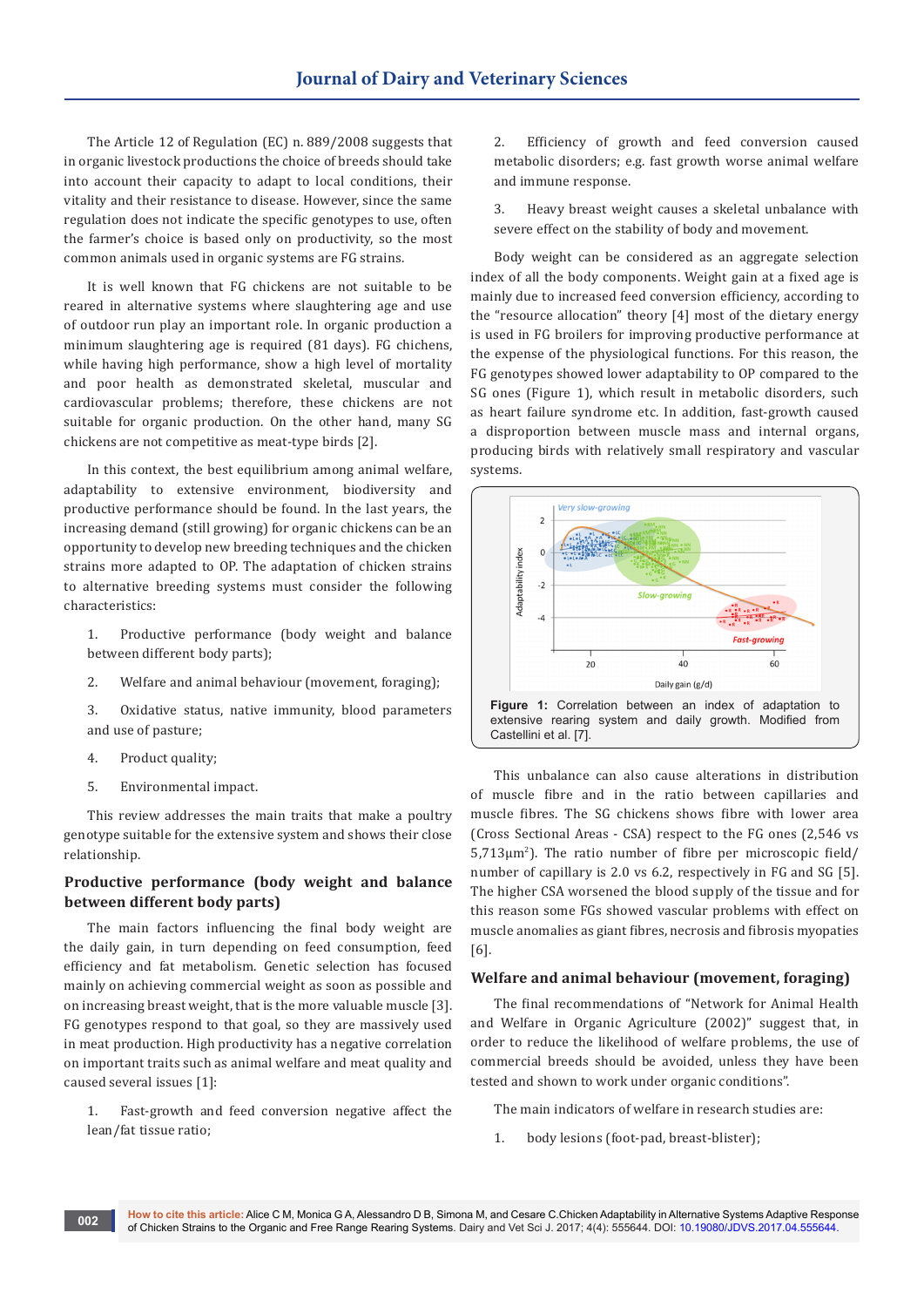## 2. feather conditions;

## 3. Tonic Immobility.

Dal Bosco et al. [7], comparing the behaviour of FG and SG in organic system, found that more than 70% of FG birds showed high level of footpad dermatitis whereas only 1.05% of SG one showed these lesions. Castellini et al. [8], studied adaptation to organic system of eight different chicken genotypes, confirming this trend. The SG chickens showed the best values in whole body regions as well as the absolute absence of footpad lesions and breast blister, while the 60% of FG birds had severe lesions score and worst feather conditions. In line with these results, Castellini et al [9] reported that SG showed a lower stress rate indicated by a better reactivity respect to FG (41sec vs. 110sec of tonic immobility)

FG genotypes in free-range systems, stay indoors or near the house, rather than forage in the pasture. Dal Bosco et al. [7] used a GPS to detect the walking distance from poultry house and welfare of fast and SG genotypes. The data concerning the kinetic activity (Table 1) show that SG chickens covered an average daily distance of 1,230m, whereas FG birds only 125m. As a result, SG reached a higher distance from home and spent more time outdoors than FG.

**Table 1:** Global positioning system outcomes of organic chickens modified by Dal Bosco [7].

| Item                           | <b>FG</b> | <b>SG</b> |
|--------------------------------|-----------|-----------|
| Overall daily distance m/d     | 125       | 1230      |
| Maximum distance from house, m | 25        | 100       |
| Time spent outdoors, %         | 25.6      | 74.9      |
| Mean speed, m/h                | 8.93      | 95.71     |

That response in FG genotypes is probably due to their high body weight and the related skeletal problems confirmed by welfare studies, showing an increase of culling and mortality rates when they were organically reared. In agreement with those observations, some authors showed that FG spend most of their time sitting on wet litter with breast and leg lesions results. Furthermore, sitting and lying in FG broilers increase with age: from 75% of the day in the first week to 90% at 5 weeks of age [10]. Other observations of broiler behaviour confirm that FG genotype had the worst results in terms of exploration interest and spent more time indoor than outdoor. Otherwise, the SG birds displayed a great variety of behaviour patterns and exploiting attitude in all the available pasture area.

Such outcome suggests that the genetic selection for a high growth rate has changed the behaviour of birds reducing energy expenditure for other than growing [11]. The SG genotypes have lower requirements for protein and energy than FG breeds [12], and spend more time foraging, walking and perching, whereas FG ones spent more time sitting, drinking and eating [13]. Rest and sleep are strongly associated with energy conservation, tissue restoration, and growth [14].

One of the basic aspects in alternative rearing systems is that animals have access to a free-range area, widely covered by grass, which encourages the chickens to exploration and then increase their movement

Enriched environments improve the outdoor exploration of animals. Many Authors [15,16,17] showed that birds in reared systems without enrichment tended to stay indoors for a longer time rather than forage in the pasture; while, when pasture enrichments (sorghum or olive trees) are available, birds spent more time outdoors.

Pasture enrichment also affects the feed intake and the distance from shelter [16]: chickens reared under olive trees had higher herbage ingestion, exploring the available area up to 50 m from poultry house. The trees provided shelter and shadow to the chickens that, feeling protected by predator and high temperature, used the whole available pasture.

Kinetic activity is closely related to nutrition behaviour, the crop and gizzard contents of broiler strains with access to the pasture showed that SG birds had higher pasture intake than FG genotypes. Referring to foraging behaviour, FG birds never came out to the houses, making them organic in name only and suggesting that the environment provided is not a preferred habitat [17]. Accordingly, Castellini et al. [18] showed that SG crop content was rich in grass and then in bioactive compounds (α-tocopherol and carotenoids), which, improved the birds antioxidant capacity and balance the lipid oxidation (TBARS) compared to the FG one. This better oxidative response in SG counteracted the production of free radicals (reactive oxygen species - ROS and reactive nitrogen species -NOS) due to the higher motor activity. The Regulation for organic agriculture of European Union prohibit the use of synthetic antioxidants in the OP, for this reason the animal's grazing capacity becomes crucial to supply these compounds by themselves. In conclusion, animal behavior is an important topic for characterizing the interactions between birds and their environment; in this case, the organic rearing system does not reduce welfare problems of FG birds.

# **Oxidative status, native immunity, blood parameters and use of pasture**

The *in vivo* (blood) oxidative status of chickens is a complex process where various antioxidants and pro-oxidants come into play (Figure 2). Antioxidants can be incorporated into the body through the diet. The grass is rich in antioxidant compounds, so the foraging behavior of the chicken influences the oxidative state of the animal [19]. As mentioned above, this behavior is closely related to the movement of the birds. The kinetic activity of birds increases the demand for oxygen and consequently raises the level of ROS in blood plasma and tissues. ROS have a pro-oxidant action mainly on polyunsaturated fatty acids (PUFAs). However, in a live system, the stabilization of fatty acids is ensured by the presence of tocopherols, carotenoids and other bioactive substances taken by the grass that in such way counteracts oxidation processes [20].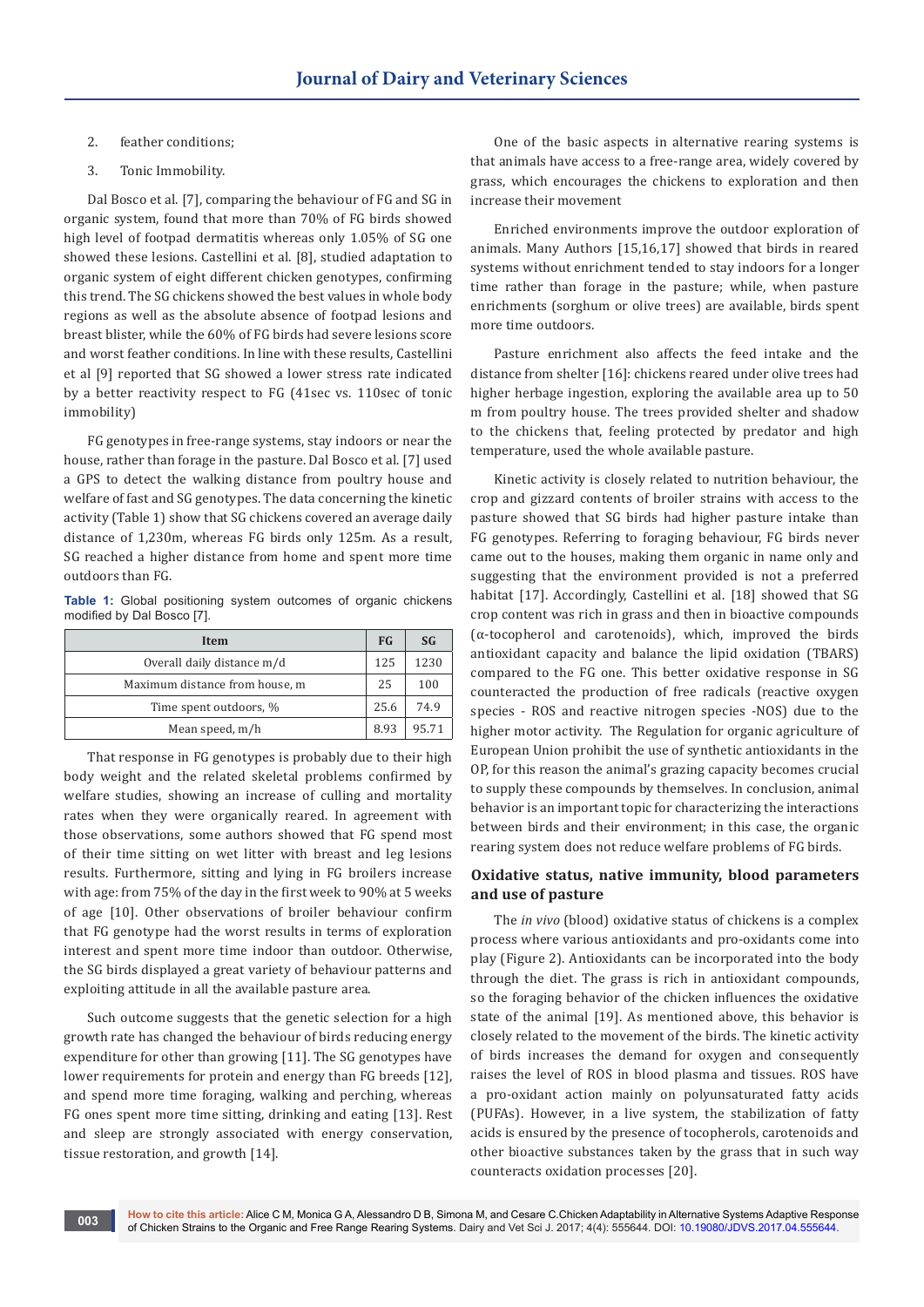

It is well known that SG have a greater ability to movement than the FG one, consequently many authors have found a higher values of ROS and α-tocopherol in plasma in SG respect to FG [8]. Mattioli et al [21] compared the effect of moderate locomotory activity (induced and prolonged) on the blood oxidative status in FG and SG genotypes. During the experimental period, the SG strain exhibited an adaptive response to exercise with a progressive improvement in the oxidative values due to the body training (low ROMS and TBARS). On the contrary, the control FG birds had a lower ROMS and TBARS, but they showed an inadequate response to the free radical production induced by locomotory activity, and the body antioxidant status progressively worsened.

A strong relationship could be found among welfare, immunity and health, as reported by many Authors [22,23]. Behaviour plays an important role in disease transmission, and at the same time, diseases have effects on the evolution of behaviour. Other studies [24,25] showed that animals are more susceptible to infection when they live in a poor environment, fed a poor diet and/or are under physical or psychological stress.

Regarding the immune response, it should be pointed out that generally extensive rearing systems require adequate level of immune response due to the high environmental pressure. Many Authors in different species found that the more selected breeds show a lower immune response [26-28]. The activation of the immune system is energetically expensive, thus, FG birds, which are genetically selected for high production, would be less capable of coping with environmental stress.

## **Productive quality**

The quality of chicken meat should be the result of an adaptation response to a certain breeding system. In addition, the genotype and the age at slaughtering affect the meat quality parameters. Fanatico et al. [29], feeding the same diet to SG and

FG birds for 81 and 53 days, respectively, observed that SG birds had the highest drip and cooking losses and tougher meat. One of the main nutritional parameters affected by the farming system is the meat oxidative status [30].

The motor activity of chickens, induced modifications on muscle fiber characteristics and enzyme functions only in animals adapted to the organic system [6]. The pasture availability increased the vitamins and xantophylls contents in the yolk egg [31] as well as the unsaturated fatty acids content, at the same time improved the albumen and shell quality [32].

The previously mentioned vitamin E intake of chickens, thought the grass, enhances the muscle accumulation of α-tocopherol (the main isomer of vitamin E), which protects against oxidation and extends the shelf-life of the product. Furthermore the grass contains a large amount of PUFA (e.g. α-linolenic acid), which could be further metabolized into meat and egg. This high level of PUFA, although nutritional beneficial, have a negative effect on oxidative stability.

Chicken meat quality is strongly affected by genotype, many behavioral and physiological differences arise from the comparison of SG with FG strains [33]. Castellini et al. [8] show a higher concentration of PUFA n-3 series in SG meat respect to the FG ones. Meat of SG, compared to FG, generally has high concentration of PUFA and in particular of PUFA n-3 series, which improves the nutritional value. In agreement, Meluzzi et al. [34] showed a lower ratio n-6/n-3 on SG meat than FG in organic rearing system.

Sirri et al. [35] demonstrated that SG meat had a lower proportion of monounsaturated fatty acids (MUFA) (22.82% vs. 30.91%) and amounts equal to double PUFA n-3 (8.7% vs 5.14%) compared to FG. In this study the large differences in the fatty acid composition of the meat among genotypes it was attributed mainly to the genotype rather than feeding, since all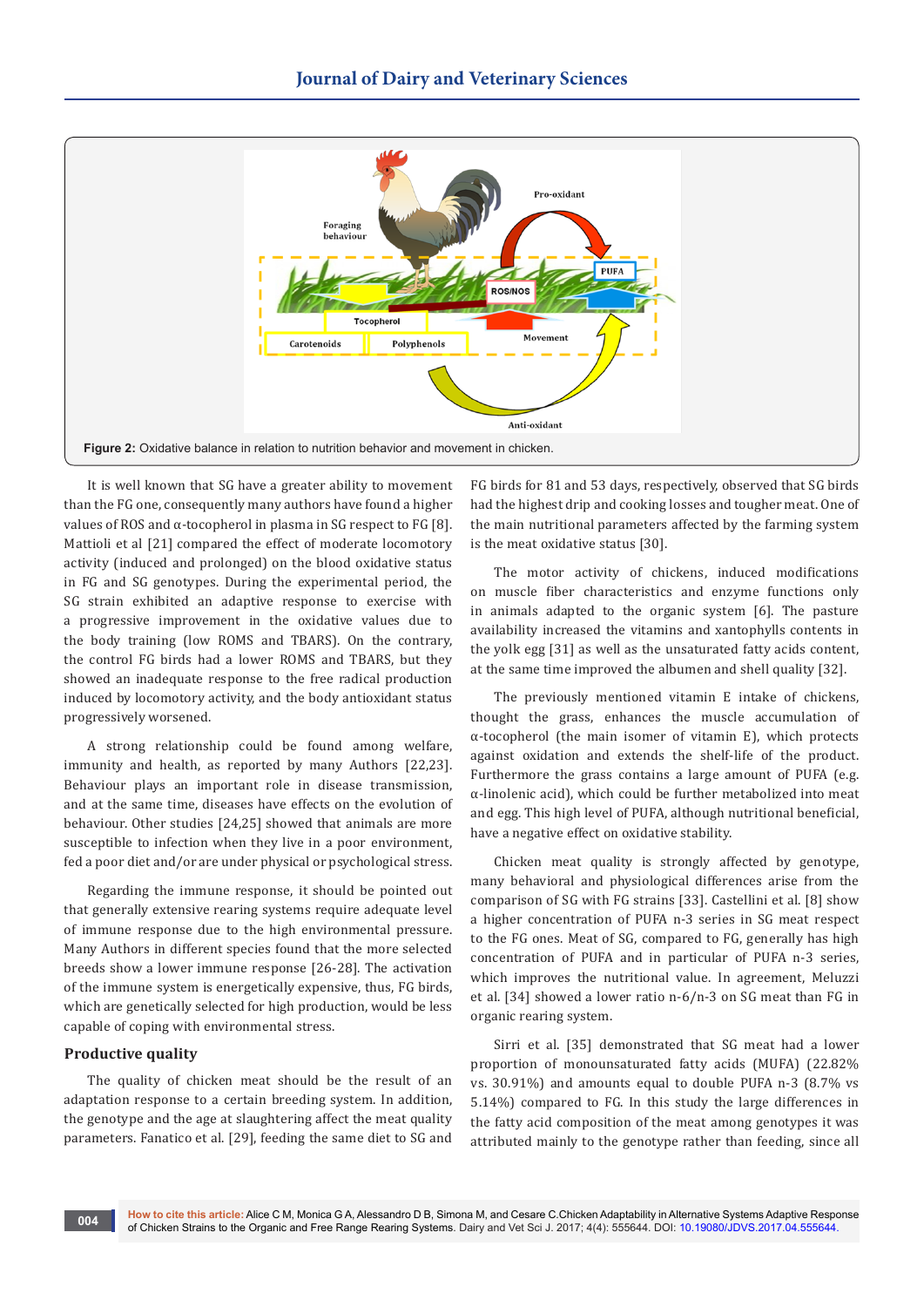the birds received the same diets. However, despite the higher intake of antioxidants ( $\S$  3), meat of SG birds generally have a worse oxidative stability (lipid oxidation) related to the high kinetic attitude and higher PUFA amount.

Castellini et al [36] investigated the influence of preslaughter transport length in different genetic strains. The stress transport negatively affected the meat oxidation status (TBARS value), with a decreased of antioxidant compounds (vitamins E, A and xanthophylls) important in terms of product shelf-life. This study shows that the SG chickens, being animals more active, seem more sensible to stress transport due to their higher movement before slaughter. A balance between PUFA enrichment, movement and oxidative stability should be found by managing the feed and the slaughtering processes, which in SG is generally more stressful.

#### **Environmental impact**

The use of FG or SG strains also affects the environmental impact.

Boggia et al. [37] used the Life Cycle Assessment analysis in order to compare three different poultry rearing systems:

1. Conventional, using FG bred indoor,

2. Organic, that uses SG bred with outdoors space  $(4m^2)$ bird),

3. Organic-plus, similar to the Organic. But with greater availability of outdoor space (10m<sup>2</sup>/bird).

Organic systems are generally associated with an ecological production and environmental sustainability [38], but the results of this study showed the opposite. One of the main reasons is the dispersal of animals in the outer area: if the animals stay close in the houses (in the case of FG) and do not extend fall to the pasture, there is a concentration of pollution (N and P) in a small portion of ground. However, the global environmental impact also depends on the efficiency of fodder conversion, which is very favorable in FG vs SG (3.0 vs. 4.0) birds.

Use a multicriteria approach that combined economic, social, qualitative and environmental indicators into the many dimensions of sustainability allowed a more complete evaluation of different poultry farming systems [38]. Energy evaluation [39] is a tool particularly suitable to this task because it deals at best with systems at the interface between the ''natural'' and the ''human'' spheres [40] and it is able to account for all the inputs on a common basis, avoiding difficulties and subjectivity that could take place with other methods [41]. The comparison of an organic poultry farm with a conventional one with Emergy showed that organic system was more sustainable than the conventional [42]. Therefore, to reach equilibrium among all of the dimensions considered it is necessary to find a production system and a suitable genotypes that conciliates them into one coherent scheme.

## **Conclusions**

In conclusion it is necessary that chickens maintain a certain level of productivity that coordinates all these factors (environmental, animal welfare and meat quality) in sustainable system which will be investigated with the application of "multicriteria analysis" [37].

SG genotypes are more adapted to organic and free-range systems because there is a negative correlation between grow rate and adaptability. However, within the same sub-group (SG and FG); there is a different degree of adaptation to organic system. In fact, chicken strains with similar weight gains can show wide variations in the adaptation.

The problem of finding a genotype suitable for alternative systems remains unresolved. For this reason, further studies are needed to achieve a compromise between adaptability and productive performance.

#### **Conflict of Interest**

I declare that I do not have any conflict of interest

#### **References**

- 1. Decuypere E, Bruggeman V, Barbato G, Buyse J (2003) Growth and reproduction problems associated with selection for increased broiler meat production, in Poultry Genetics, Breeding and Biotechnology. Muir W & Aggrey S (Eds.), CABI Publishing, Wallington, pp 13-28.
- 2. [Castellini C, Mugnai C, Dal Bosco A \(2002\) Effect of organic production](https://www.ncbi.nlm.nih.gov/pubmed/22063392)  [system on broiler carcass and meat quality. Meat sci 60\(3\): 219-225.](https://www.ncbi.nlm.nih.gov/pubmed/22063392)
- 3. [Emmerson DA \(1997\) Commercial approaches to genetic selection for](https://www.ncbi.nlm.nih.gov/pubmed/9251138)  [growth and feed conversion in domestic poultry. Poult Sci 76\(8\): 1121-](https://www.ncbi.nlm.nih.gov/pubmed/9251138) [1125.](https://www.ncbi.nlm.nih.gov/pubmed/9251138)
- 4. van der Waaij EH (2004) A resource allocation model [describing](https://www.ncbi.nlm.nih.gov/pubmed/15080316) [consequences](https://www.ncbi.nlm.nih.gov/pubmed/15080316) of artificial selection under metabolic stress. Journal of [Animal Science 82\(4\): 973-981.](https://www.ncbi.nlm.nih.gov/pubmed/15080316)
- 5. Monica S, Porcellato I, Branciari R, Ranucci D, Mattioli S et. al (2017) Morphological evaluations of pectoralis major muscle in two chicken strains. 22nd Congress of ASPA, Perugia, Italy.
- 6. [Branciari R, Mugnai C, Mammoli R, Miraglia D \(2009\) Effect of](https://www.ncbi.nlm.nih.gov/pubmed/19684275)  genotype and rearing system on chicken behavior and muscle fiber [characteristics. J Anim Sci 87\(12\): 4109-4117.](https://www.ncbi.nlm.nih.gov/pubmed/19684275)
- 7. [Dal Bosco A, Mugnai C, Sirri F, Zamparini C, Castellini C \(2010\)](https://academic.oup.com/japr/article/19/3/213/708145)  [Assessment of a global positioning system to evaluate activities of](https://academic.oup.com/japr/article/19/3/213/708145)  [organic chickens at pasture. Journal of Applied Poultry Research 19\(3\):](https://academic.oup.com/japr/article/19/3/213/708145)  [213-218.](https://academic.oup.com/japr/article/19/3/213/708145)
- 8. [Castellini C, Mugnai C, Moscati L, Mattioli S, Guarino AM, et al. \(2016\)](http://www.tandfonline.com/doi/pdf/10.1080/1828051X.2015.1131893)  [Adaptation to organic rearing system of eight different chicken](http://www.tandfonline.com/doi/pdf/10.1080/1828051X.2015.1131893)  [genotypes: behavior, welfare and performance. IJAS 15\(1\): 37-46.](http://www.tandfonline.com/doi/pdf/10.1080/1828051X.2015.1131893)
- 9. [Castellini C, Dal Bosco A, Mugnai C, Bernardini M \(2002\) Performance](http://www.tandfonline.com/doi/pdf/10.4081/ijas.2002.291)  [and behavior of chickens with different growing rate reared according](http://www.tandfonline.com/doi/pdf/10.4081/ijas.2002.291)  [to the free-range system. Ital J Anim Sci 1: 291-300.](http://www.tandfonline.com/doi/pdf/10.4081/ijas.2002.291)
- 10. [Bessei W \(1992\) Das Verhalten von Broilern unter intensiven](https://www.european-poultry-science.com/artikel.dll/1992-56-1-7_NTQ5MDYwMg.PDF)  [Haltungsbedingungen.](https://www.european-poultry-science.com/artikel.dll/1992-56-1-7_NTQ5MDYwMg.PDF) Arch Geflugelkd 56(1): 1-7.
- 11. [Schutz KE, Jensen P \(2001\) Effects of resource allocation on behavioral](http://onlinelibrary.wiley.com/doi/10.1046/j.1439-0310.2001.00703.x/abstract)  strategies: A comparison of red junglefowl (Gallus gallus) and two [domesticated breeds. Poult Ethol 107\(8\): 753-762.](http://onlinelibrary.wiley.com/doi/10.1046/j.1439-0310.2001.00703.x/abstract)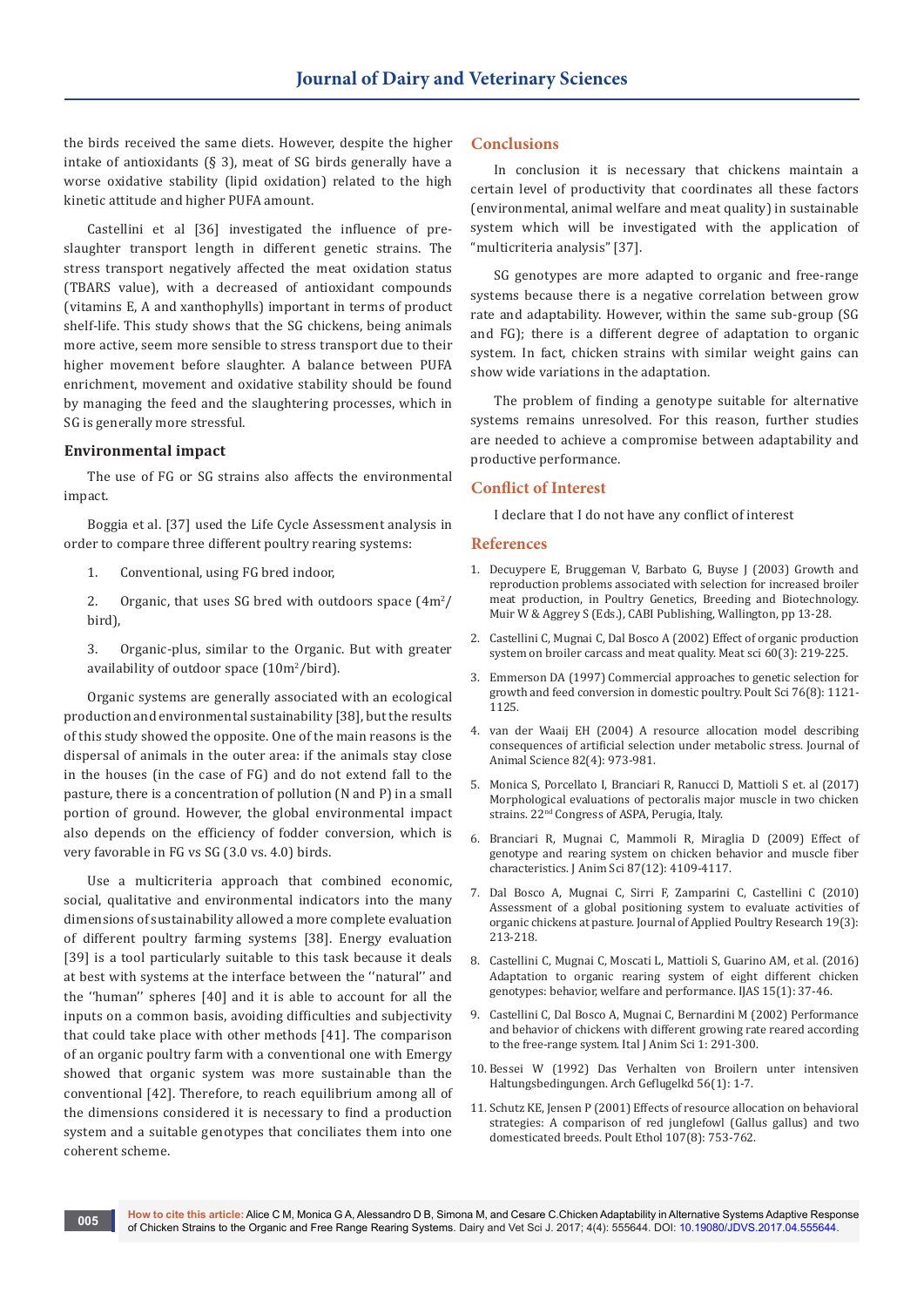- 12. Bellof E, Schmidt E (2005) Broiler production with 100% organic feed is possible, In: Hess J et al. (Eds.), Proceedings of the  $8<sup>th</sup>$  Conference on Organic Farming, University of Kassel, Germany, Kassel University press GmbH, Germany, pp. 321-324.
- 13. Bokkers EAM, Koene P (2003) Behaviour of fast- and slow growing broilers to 12 weeks of age and the physical consequences. Applied Animal Behaviour Science 81: 59-72.
- 14. [Blokhuis HJ \(1983\) The relevance of sleep in poultry. Worlds Poult Sci](https://www.cambridge.org/core/journals/world-s-poultry-science-journal/article/the-relevance-of-sleep-in-poultry/05904DBD1A5873512A218C977926CDE8)  [J 39\(1\): 33-37.](https://www.cambridge.org/core/journals/world-s-poultry-science-journal/article/the-relevance-of-sleep-in-poultry/05904DBD1A5873512A218C977926CDE8)
- 15. [Sossidou EN, Rose SP, Hall NW, Tserveni-Goussi A \(2010\) Effects of](https://www.cabdirect.org/cabdirect/abstract/20103153903)  [composted vegetable waste as soil medium in free-range laying hens'](https://www.cabdirect.org/cabdirect/abstract/20103153903)  [production systems on birds' behavior, soil structure, grass cover and](https://www.cabdirect.org/cabdirect/abstract/20103153903)  nematode population. Archiv für Geflügelkunde 74(2): 81-86.
- 16. [Dal Bosco A, Mugnai C, Rosati A, Paoletti A, Caporali S, et al. \(2014\)](https://academic.oup.com/japr/article/23/2/137/758596/Effect-of-range-enrichment-on-performance-behavior)  [Effect of range enrichment on performance, behavior, and forage intake](https://academic.oup.com/japr/article/23/2/137/758596/Effect-of-range-enrichment-on-performance-behavior)  of free-range chickens. [Journal of Applied Poultry Research 23\(2\): 137-](https://academic.oup.com/japr/article/23/2/137/758596/Effect-of-range-enrichment-on-performance-behavior) [145.](https://academic.oup.com/japr/article/23/2/137/758596/Effect-of-range-enrichment-on-performance-behavior)
- 17. Dawkins MS, Cook PA, Whittingham MJ, Mansell KA, Harper AE (2003) What makes free-range broiler chickens range? In situ measurement of habitat preference. Animal Behaviour 66: 151-160.
- 18. [Castellini C, Mugnai C, Pedrazzoli M, Dal Bosco A \(2006\) Productive](http://citeseerx.ist.psu.edu/viewdoc/download?doi=10.1.1.553.4331&rep=rep1&type=pdf)  [performance and carcass traits of Leghorn chickens and their crosses](http://citeseerx.ist.psu.edu/viewdoc/download?doi=10.1.1.553.4331&rep=rep1&type=pdf)  [reared according to the organic farming system. In Atti XII European](http://citeseerx.ist.psu.edu/viewdoc/download?doi=10.1.1.553.4331&rep=rep1&type=pdf)  [Poultry Conference, Verona, Italy,](http://citeseerx.ist.psu.edu/viewdoc/download?doi=10.1.1.553.4331&rep=rep1&type=pdf) 10-14.
- 19. Sossidou EN, Dal Bosco A, Castellini C, Grashorn MA (2015) Effects of pasture management on poultry welfare and meat quality in organic poultry production systems. World's poultry science journal 71(2): 375-384.
- 20. [Mugnai C, Dal Bosco A, Moscati L, Battistacci L, Castellini C \(2011\) Effect](https://benthamopen.com/ABSTRACT/TOVSJ-5-12)  [of genotype and husbandry system on blood parameters, oxidative and](https://benthamopen.com/ABSTRACT/TOVSJ-5-12)  [native immune status: welfare and implications on performance of](https://benthamopen.com/ABSTRACT/TOVSJ-5-12)  [organic laying hens. The Open Veterinary Science Journal 5: 12-18.](https://benthamopen.com/ABSTRACT/TOVSJ-5-12)
- 21. [Mattioli S, Dal Bosco A, Ruggeri S, Martino M, Moscati L, et al. \(2017\)](https://www.ncbi.nlm.nih.gov/pubmed/29050412)  [Adaptive response to exercise of fast-growing and slow-growing](https://www.ncbi.nlm.nih.gov/pubmed/29050412)  [chicken strains: Blood oxidative status and non-enzymatic antioxidant](https://www.ncbi.nlm.nih.gov/pubmed/29050412)  [defense. Poult Sci 96\(11\): 4096-4102.](https://www.ncbi.nlm.nih.gov/pubmed/29050412)
- 22. Padgett DA, Glaser R (2003) How stress [influences](https://www.ncbi.nlm.nih.gov/pubmed/12909458) the immune [response. Trends Immunol 24\(8\): 444-448.](https://www.ncbi.nlm.nih.gov/pubmed/12909458)
- 23. [Broom DM \(2006\) Behaviour and welfare in relation to pathology. Appl](http://agris.fao.org/agris-search/search.do?recordID=US201301073470)  [Anim Behav Sci 97: 71-83.](http://agris.fao.org/agris-search/search.do?recordID=US201301073470)
- 24. [Humphrey T, O'Brien S, Madsen M \(2007\) Campylobacters as zoonotic](https://www.ncbi.nlm.nih.gov/pubmed/17368847)  [pathogens: a food production perspective. Int J Food Microbiol 117\(3\):](https://www.ncbi.nlm.nih.gov/pubmed/17368847)  [237-257.](https://www.ncbi.nlm.nih.gov/pubmed/17368847)
- 25. Maxwell MH (1990) Hematological and [histopathological](http://europepmc.org/abstract/med/2359886) findings in [young broilers reared in poorly and well ventilated environments. Res](http://europepmc.org/abstract/med/2359886)  [Vet Sci 48\(3\): 374-376.](http://europepmc.org/abstract/med/2359886)
- 26. [Franciosini MP, Bietta A, Moscati L, Battistacci L, Pela M, et al. \(2011\)](https://www.ncbi.nlm.nih.gov/pubmed/21673161)  Influence of different rearing systems on natural immune parameters [in broiler turkeys. Poult Sci 90\(7\): 1462-1466.](https://www.ncbi.nlm.nih.gov/pubmed/21673161)
- 27. [Nath M, Singh BP, Saxena VK, Roy AD, Singh RV \(2002\) Estimation of](https://www.ajas.info/journal/view.php?number=20087)  [crossbreeding parameters for serum lysozyme level in broiler. Asian](https://www.ajas.info/journal/view.php?number=20087)  [Australasian Journal of Animal Sciences 15\(2\): 166-171.](https://www.ajas.info/journal/view.php?number=20087)
- 28. [Altan O, Altan A, Cabuk M, Bayraktar H \(2000\) Effects of heat stress on](http://journals.tubitak.gov.tr/veterinary/issues/vet-00-24-2/vet-24-2-8-9904-4.pdf)  [some blood parameters in broilers. Turkish J Anim Sci 24: 145-148.](http://journals.tubitak.gov.tr/veterinary/issues/vet-00-24-2/vet-24-2-8-9904-4.pdf)
- 29. [Fanatico AC, Cavitt LC, Pillai PB, Emmert JL, Owens CM \(2005\)](https://www.ncbi.nlm.nih.gov/pubmed/16463978)  [Evaluation of slower-growing broiler genotypes grown with and](https://www.ncbi.nlm.nih.gov/pubmed/16463978)  [without outdoor access: meat quality. Poult Sci 84\(11\): 1785-1790.](https://www.ncbi.nlm.nih.gov/pubmed/16463978)
- 30. [Lewis PD, Perry GC, Farmer LJ, Patterson RLS \(1997\) Responses of](https://www.ncbi.nlm.nih.gov/pubmed/22061673)  [two genotypes of chicken to the diets and stocking densities typical of](https://www.ncbi.nlm.nih.gov/pubmed/22061673)  [UK and label rouge production systems: I. performance. Behavior and](https://www.ncbi.nlm.nih.gov/pubmed/22061673)  [carcass composition. Meat Sci 45\(4\): 501-516.](https://www.ncbi.nlm.nih.gov/pubmed/22061673)
- 31. [Mugnai C, Dal Bosco A, Castellini C \(2009\). Effect of rearing system and](http://www.tandfonline.com/doi/abs/10.4081/ijas.2009.175)  [season on the performance and egg characteristics of Ancona laying](http://www.tandfonline.com/doi/abs/10.4081/ijas.2009.175)  [hens. Ital J Anim Sci 8\(2\): 175-188.](http://www.tandfonline.com/doi/abs/10.4081/ijas.2009.175)
- 32. Hammershøj M (1997) Effect of dietary vegetable oils for egg layng hens on yolk fatty acid composition and other quality traits in phase feeding programme. In: Proc. VII Euro. Symp. on the Quality of eggs and egg products Poznan, Poland. Hammond, J Objective tests for quality in meat. Ann Nutr.
- 33. [Castellini C, Dal Bosco A, Mugnai C, Pedrazzoli M \(2006\) Comparison of](http://www.tandfonline.com/doi/abs/10.4081/ijas.2006.29)  [two chicken genotypes organically reared: oxidative stability and other](http://www.tandfonline.com/doi/abs/10.4081/ijas.2006.29)  [qualitative traits of the meat. Ital J Anim Sci 5\(1\): 29-42.](http://www.tandfonline.com/doi/abs/10.4081/ijas.2006.29)
- 34. [Meluzzi A, Sirri F, Castellini C, Roncarati A, Melotti P et al. \(2009\)](http://www.tandfonline.com/doi/abs/10.4081/ijas.2009.s2.766)  Influence of genotype and feeding on chemical composition of organic [chicken meat. Ital J Anim Sci, 8\(sup2\): 766-768.](http://www.tandfonline.com/doi/abs/10.4081/ijas.2009.s2.766)
- 35. [Sirri F, Castellini C, Bianchi M, Petracci M, Meluzzi A et al. \(2011\) Effect](https://www.ncbi.nlm.nih.gov/pubmed/22440776)  [of fast, medium-and slow-growing strains on meat quality of chickens](https://www.ncbi.nlm.nih.gov/pubmed/22440776)  [reared under the organic farming method. Animal 5\(2\): 312-319.](https://www.ncbi.nlm.nih.gov/pubmed/22440776)
- 36. [Castellini C, Mattioli S, Piottoli L, Cartoni MA, Ranucci D, et al. \(2016\)](http://www.tandfonline.com/doi/abs/10.1080/1828051X.2016.1174082)  [Effect of transport length on in vivo oxidative status and breast meat](http://www.tandfonline.com/doi/abs/10.1080/1828051X.2016.1174082)  [characteristics in outdoor-reared chicken genotypes. Ital J Anim Sci](http://www.tandfonline.com/doi/abs/10.1080/1828051X.2016.1174082)  [15\(2\): 191-199.](http://www.tandfonline.com/doi/abs/10.1080/1828051X.2016.1174082)
- 37. [Boggia A, Paolotti L, Castellini C \(2010\) Environmental impact](http://agris.fao.org/agris-search/search.do?recordID=US201301821481)  [evaluation of conventional, organic and organic-plus poultry](http://agris.fao.org/agris-search/search.do?recordID=US201301821481)  [production systems using life cycle assessment. WPSJ 66\(1\): 95-114.](http://agris.fao.org/agris-search/search.do?recordID=US201301821481)
- 38. Castellini C, Berri C, Le Bihan-Duval E, Martino G (2008) Qualitative attributes and consumer perception of organic and free-range poultry meat. Worlds Poult Sci J 64(4): 500-512.
- 39. Castellini C, Boggia A, Cortina C, Dal Bosco A, Paolotti L, et al. (2012) A multicriteria approach for measuring the sustainability of different poultry production systems. J Clean Prod 37: 192-201.
- 40. Odum HT (1996) Environmental accounting: Energy and Environmental Decision Making. Wyley & Sons, New York, USA, p. 370
- 41. Bakshi BR (2002) A thermodynamic framework for ecologically conscious process systems engineering. Comput Chem Eng 26(2): 269- 282.
- 42. Castellini C, Bastianoni S, Granai C, Dal Bosco A, Brunetti M (2006) Sustainability of poultry production using the energy approach: Comparison of conventional and organic rearing systems. Agric Ecosyst Environ 114(2): 343-350.